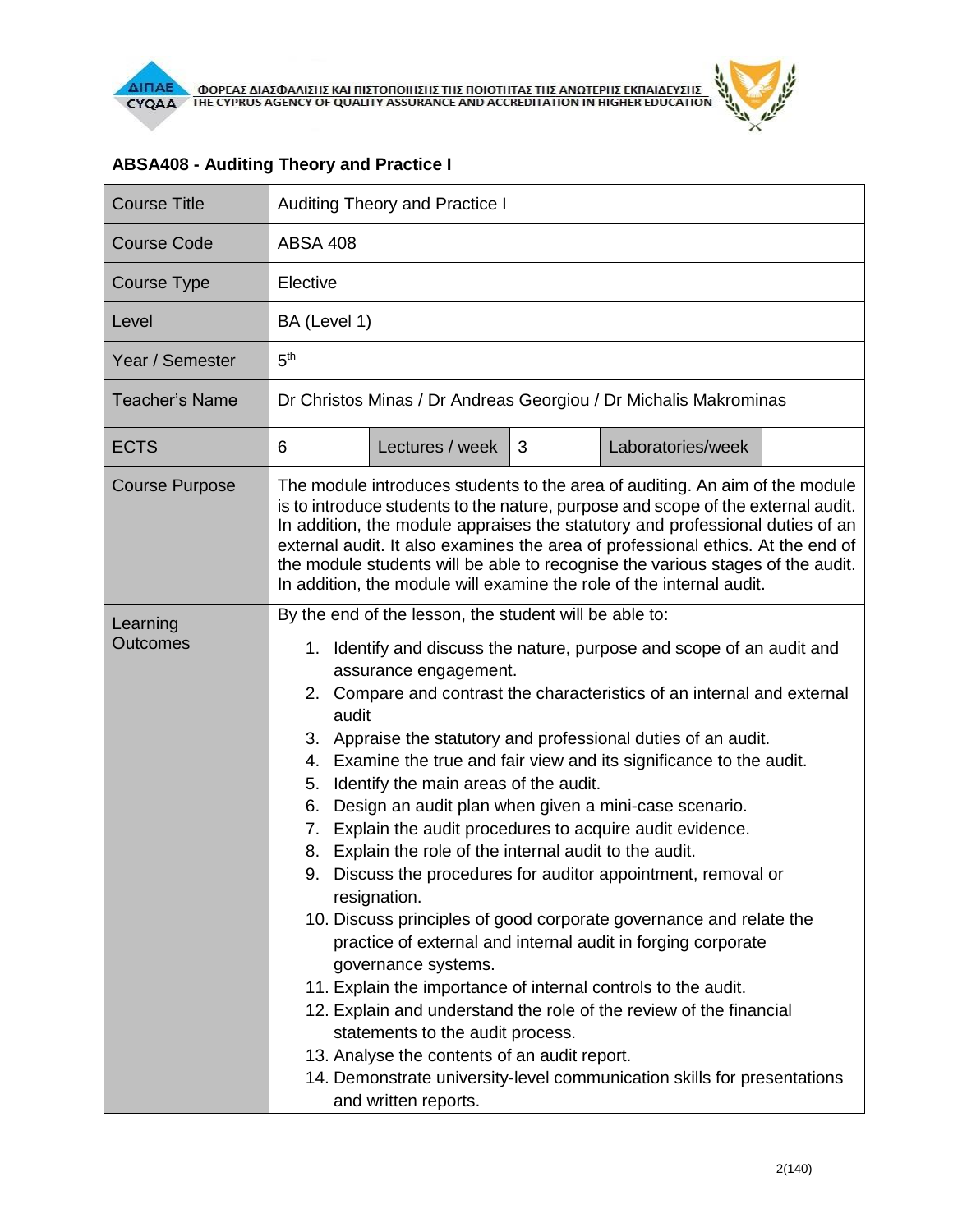



| Prerequisites         | ABSA 204.                                                                                                                                                                                                                                                                                                                                                                                                                                       | Corequisites                                                                                                                                                                                                                                                                                                                                                                                                                                                                                                                                                                                                                                                                                                                                                                                                                                                                                                                                                                                                                                                                                                                                                                                   | None.                                                                                                                                                                                                                                                                    |  |  |  |
|-----------------------|-------------------------------------------------------------------------------------------------------------------------------------------------------------------------------------------------------------------------------------------------------------------------------------------------------------------------------------------------------------------------------------------------------------------------------------------------|------------------------------------------------------------------------------------------------------------------------------------------------------------------------------------------------------------------------------------------------------------------------------------------------------------------------------------------------------------------------------------------------------------------------------------------------------------------------------------------------------------------------------------------------------------------------------------------------------------------------------------------------------------------------------------------------------------------------------------------------------------------------------------------------------------------------------------------------------------------------------------------------------------------------------------------------------------------------------------------------------------------------------------------------------------------------------------------------------------------------------------------------------------------------------------------------|--------------------------------------------------------------------------------------------------------------------------------------------------------------------------------------------------------------------------------------------------------------------------|--|--|--|
| <b>Course Content</b> | The nature and purpose of an audit and assurance<br>engagements: Distinguish between an audit and an assurance,<br>engagement. Explain the objectives of an external audit and<br>assurance engagements. Analyse the role of external auditors.<br>Discuss the changing role of an audit and the expectation gap.<br>Compare and contrast the internal audit versus the external<br>audit. Describe alternative assurance projects and reports. |                                                                                                                                                                                                                                                                                                                                                                                                                                                                                                                                                                                                                                                                                                                                                                                                                                                                                                                                                                                                                                                                                                                                                                                                |                                                                                                                                                                                                                                                                          |  |  |  |
|                       |                                                                                                                                                                                                                                                                                                                                                                                                                                                 | Professional and legal regulation: Explain the statutory<br>requirements of an audit and evaluate the role of the law in the<br>conduct of an audit. Identify the auditor's duties and<br>responsibilities concerning the statutory (external) audit.<br>Recognise the ILaw and regulations governing accounting and<br>the audit. Explain the law concerning the removal, appointment<br>and resignation of auditors. Compare the management's<br>responsibilities against those of the auditor concerning fraud and<br>fraudulent behaviour and explain how it can be prevented.<br>Analyse the position concerning fraud and the audit with<br>emphasis on relevant laws, regulations and professional ethics.<br>Identify and apply the fundamental principles of professional<br>ethics and the code of the ethics. Identify and apply the rules of<br>professional ethics including the areas of client acceptance,<br>independence, integrity, objectivity, confidentiality, due care and<br>professionalism. Solve mini-case studies on issues of ethics that<br>involved amongst others issues connected with auditor<br>independence and ethical conflicts of interest and dilemnas. |                                                                                                                                                                                                                                                                          |  |  |  |
|                       |                                                                                                                                                                                                                                                                                                                                                                                                                                                 | Fundamental principles and the framework of an audit:<br>Discuss the concept of 'true and fair' and its effect on the audit.<br>Identify the definition of materiality, calculate materiality limits<br>based on case study scenarios and discuss its importance to the<br>audit. Evaluate the public's expectations of an audit and<br>assurance arrangement and how this differs to that of the<br>auditor's expectations.                                                                                                                                                                                                                                                                                                                                                                                                                                                                                                                                                                                                                                                                                                                                                                   |                                                                                                                                                                                                                                                                          |  |  |  |
|                       |                                                                                                                                                                                                                                                                                                                                                                                                                                                 | the financial statements and the audit report.                                                                                                                                                                                                                                                                                                                                                                                                                                                                                                                                                                                                                                                                                                                                                                                                                                                                                                                                                                                                                                                                                                                                                 | An overview of the auditing process: Identify and explain the<br>main areas in the auditing process such as: audit planning and<br>risk assessment; the collection and analysis of audit evidence;<br>evaluation of accounting and internal controls; testing; review of |  |  |  |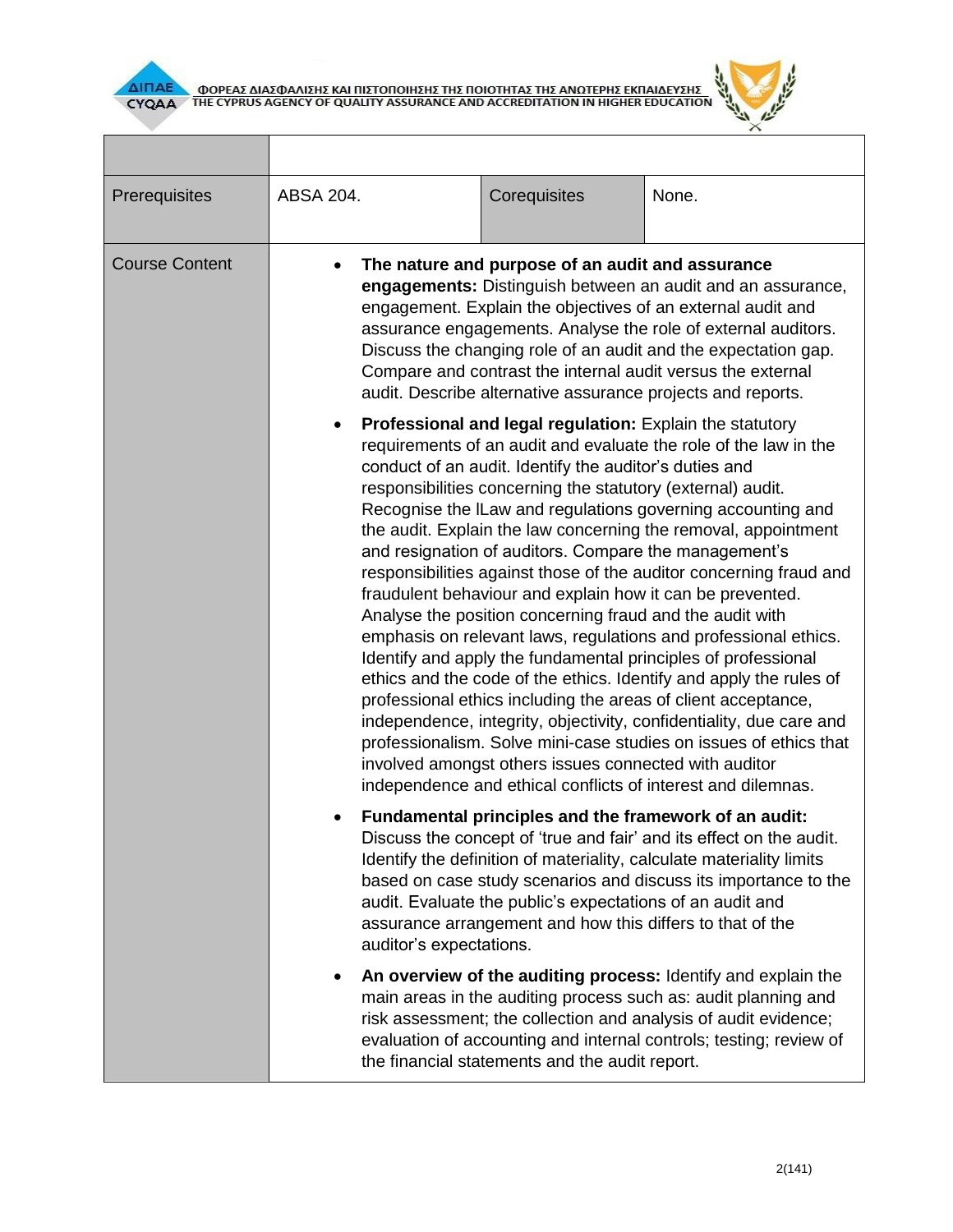

- **Audit planning and risk assessment:** Identify the planning process in auditing and discuss its importance to the audit. Explain how auditors obtain an initial understanding of the entity and its environment. Recognise the role of materiality in the planning process. Apply analytical review and explain its role in the planning of the audit. Recognise the content of an audit plan and Apply its format to case study scenarios including the application of analytical review techniques and sampling techniques. Recognise the definition of audit risk and analyse its components. Apply the assessment of risks based on case study scenarios and evaluate its effect on the audit process. Explain the need to audit documentation. Recognise the forms and contents of working papers.
- **Introduction to audit evidence:** Recognise the various sources of audit evidence. Explain the financial statement assertions about audit evidence. Explain the audit procedures to acquire audit evidence. Evaluate the following factors concerning audit evidence: quality; quantity; relevance and reliability. Define audit sampling and discuss its role in the audit.
- **The internal audit:** Explain the term internal audit. Discuss the role of the internal audit to the audit. Analyse the scope of the internal audit function. Evaluate the factors that would be considered by the external auditor when considering how much reliance should be placed on the internal audit. Evaluate the differences between the external and internal audit. Examine the role of the internal auditor in the formation of corporate objectives. Discuss the strengths and weaknesses of outsourcing the internal audit.
- **Corporate Governance:** Explain the concepts of accountability and stewardship. Explain the principle-agency problem. Explain principles of good corporate governance and relate the practice of external and internal audit in forging corporate governance systems.
- **Introduction to Internal controls:** Define the term internal controls and internal check. Analyse the components of internal control. Explain the role of the internal control systems to the audit. Recognise the management's responsibilities concerning internal controls. Explain the methods of how auditors record and evaluate internal control systems.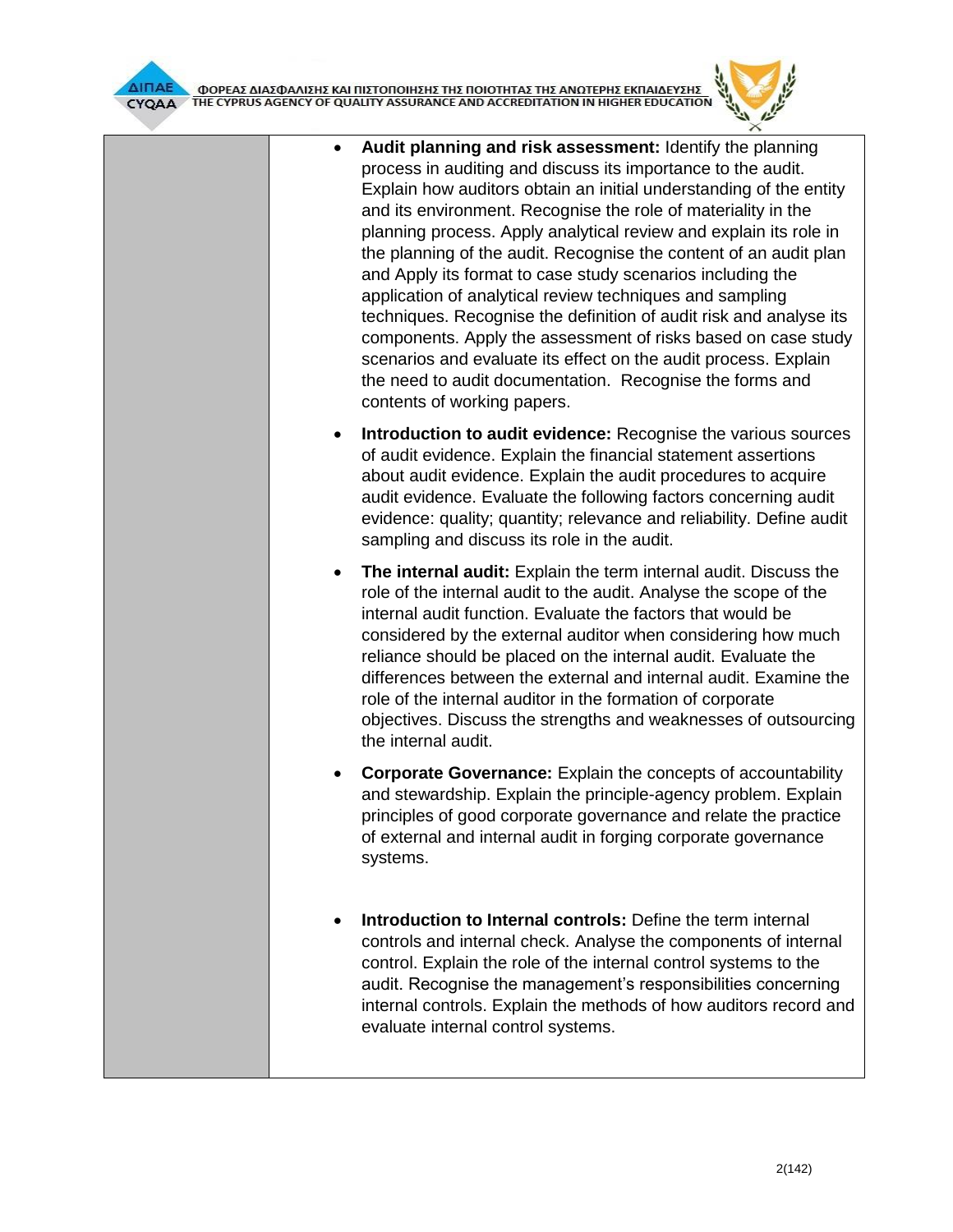



|                         | Review of financial statements and audit reports: Discuss the<br>role of the review of the financial statements to the audit process.<br>Identify the tasks to be carried out in the review. Apply the<br>compliance of financial statements with accounting requirements.<br>Analyse the contents of an audit report. |
|-------------------------|------------------------------------------------------------------------------------------------------------------------------------------------------------------------------------------------------------------------------------------------------------------------------------------------------------------------|
| Teaching<br>Methodology | The taught part of course is delivered to the students by means of lectures,<br>conducted with the help of computer presentations. Lecture notes and<br>presentations are available through the web for students to use in<br>combination with the textbooks.                                                          |
|                         | Lectures are supplemented with class exercises carried out in class and via<br>homework. Class exercises for homework are submitted on the e-learning<br>platform for students to attempt and the solutions are posting on the<br>platform at a later date (around one week).                                          |
| Bibliography            | Textbooks:<br>BPP, ACCA AA Audit and Assurance, Study Textbook 2019 Edition, BPP<br>Learning Materials, 2019.                                                                                                                                                                                                          |
|                         | References:                                                                                                                                                                                                                                                                                                            |
|                         | Kaplan Publishing, Audit and Assurance (AA) Study Text, Kaplan<br>Publishing, 2018 edition.                                                                                                                                                                                                                            |
|                         | Alan Millichamp and John Taylor, Auditing, Cengage Learning, 10th Edition,<br>2012.                                                                                                                                                                                                                                    |
|                         | Iain Gray and Stuart Manson, The Audit Process: Principles, Practice and<br>Cases, Sixth Edition, Thomson Learning, 2015.                                                                                                                                                                                              |
|                         | Graham Cosserat and Neil Rodda, Modern Auditing, 4th Edition, John<br>Wiley, 2016.                                                                                                                                                                                                                                     |
|                         | Andreas Georgiou (2018), Auditors' Perceptions on Impact Of Mandatory<br>Audit Firm Rotation on Auditor Independence - Evidence from Cyprus,<br>Science and Business: Development Ways, No. 3 (81), pp 150-157.                                                                                                        |
|                         | Andreas Georgiou (2010). Corporate governance and its effect on the<br>performance on family and non-family companies listed on the Cyprus stock<br>exchange (Doctoral dissertation, Middlesex University).                                                                                                            |
| Assessment              | (a) Methods: Students will be assessed with coursework that involves an<br>assignment (with a written report and presentation), a midterm test and a final<br>exam. The course involves both explaining theoretical concepts and also<br>solving practical problems in auditing.                                       |
|                         | (b) Criteria: The assessment criteria can be generalised as follows<br>concerning the area assessed:                                                                                                                                                                                                                   |
|                         | 86% or more – Excellent application of problem solving skills.                                                                                                                                                                                                                                                         |